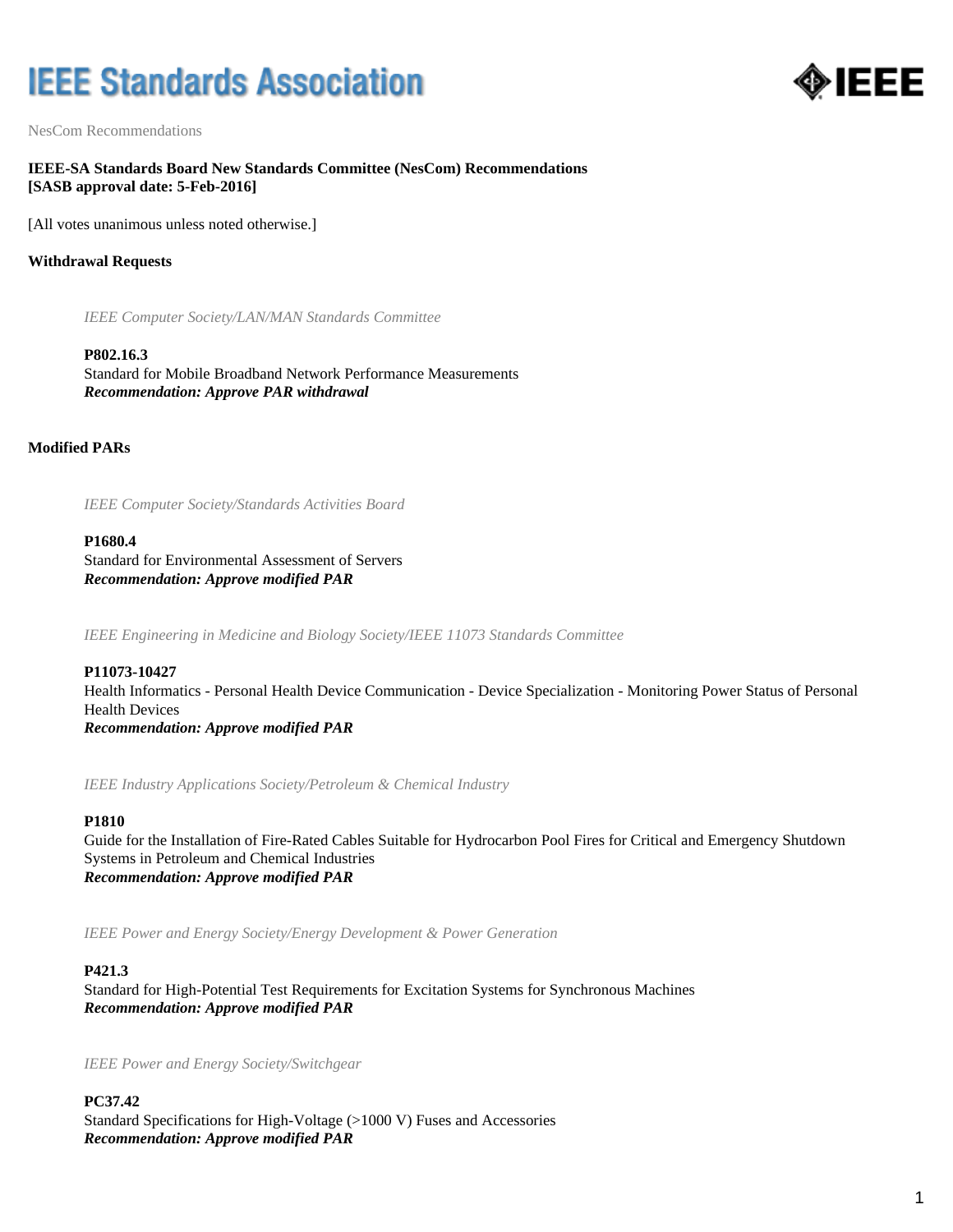*IEEE Power and Energy Society/Transformers*

### **PC57.12.39**

Standard Requirements for Distribution Transformer Tank Pressure Coordination *Recommendation: Approve modified PAR*

# **PC57.12.70-2011/Cor 1**

Standard Terminal Markings and Connections for Distribution and Power Transformers - Corrigendum 1: Correction of Annex A *Recommendation: Approve modified PAR*

### **PC57.15**

Standard Requirements, Terminology, and Test Code for Step-Voltage Regulators *Recommendation: Approve modified PAR*

### **PC57.147**

Guide for Acceptance and Maintenance of Natural Ester Insulating Liquid in Transformers *Recommendation: Approve modified PAR*

### **Extension Requests**

*IEEE Power and Energy Society/Stationary Batteries Committee*

#### **P1679.1**

Guide for the Characterization and Evaluation of Lithium-Based Batteries in Stationary Applications *Recommendation: Approve request for an extension until December 2017*

*IEEE Power and Energy Society/Substations*

#### **PC37.122.4**

Application and User Guide for Gas-Insulated Transmission Lines (GIL), Rated 72.5 kV and Above *Recommendation: Approve request for an extension until December 2016*

### **PC37.123**

Guide for Specifications for High Voltage Gas-Insulated Substations Rated 52 kV and Above *Recommendation: Approve request for an extension until December 2016*

*IEEE Power and Energy Society/Switchgear*

#### **PC37.06.1**

Recommended Practice for Preferred Ratings for High-Voltage (>1000 volts) AC Circuit Breakers Designated Definite Purpose for Fast Transient Recovery Voltage Rise Times *Recommendation: Approve request for an extension until December 2016*

*IEEE Power Electronics Society/Standards Committee*

#### **P1573**

Recommended Practice for Electronic Power Subsystems: Parameters, Interfaces, Elements, and Performance *Recommendation: Approve request for an extension until December 2017*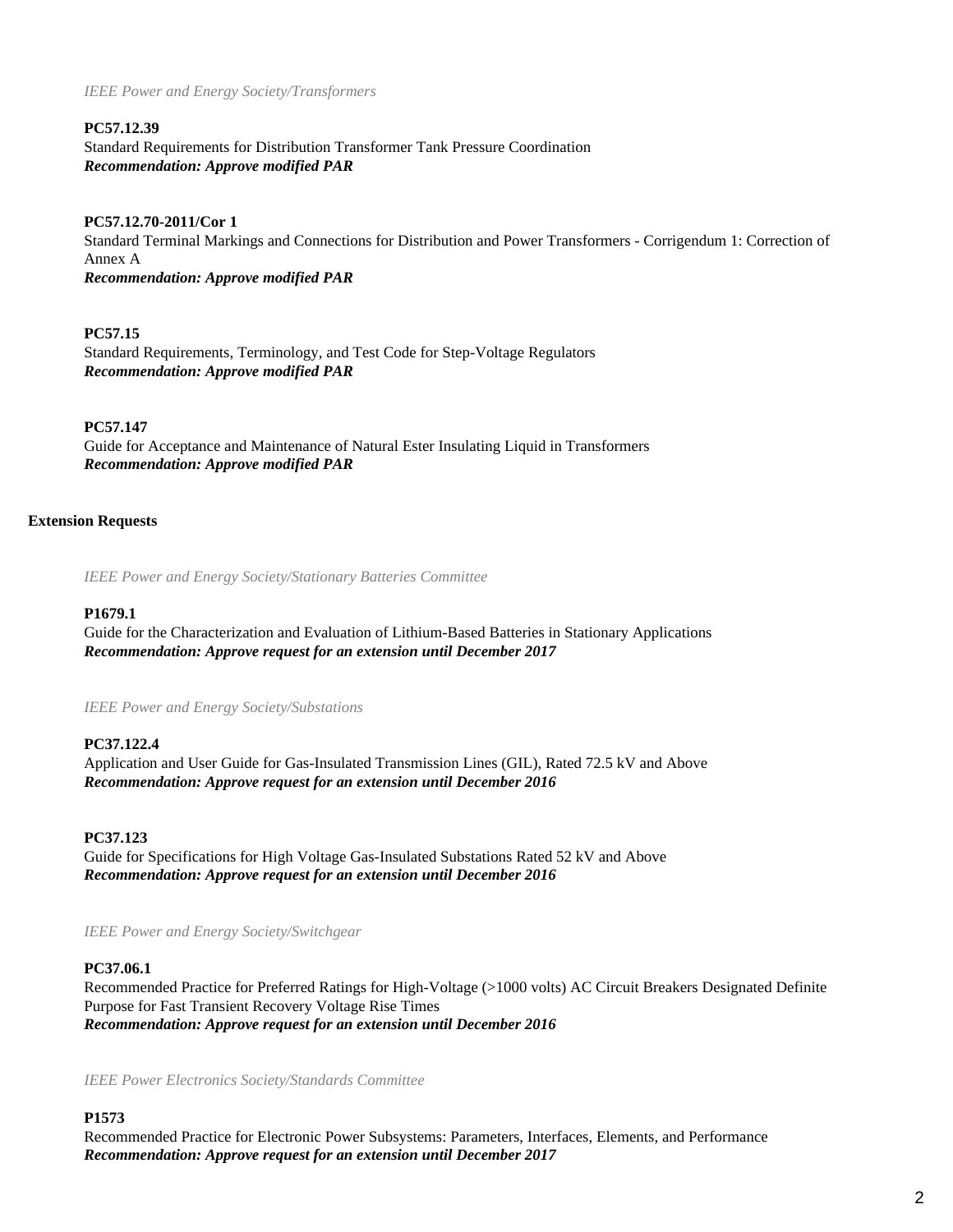*IEEE-SASB Coordinating Committees/SCC21 - Fuel Cells, Photovoltaics, Dispersed Generation, and Energy Storage*

# **P1547.8**

Recommended Practice for Establishing Methods and Procedures that Provide Supplemental Support for Implementation Strategies for Expanded Use of IEEE Standard 1547 *Recommendation: Approve request for an extension until December 2016*

# **P2030.3**

Standard for Test Procedures for Electric Energy Storage Equipment and Systems for Electric Power Systems Applications *Recommendation: Approve request for an extension until December 2017*

# **New PARs**

*IEEE Computer Society/LAN/MAN Standards Committee*

# **P802.1BA-2011/Cor 1**

Standard for Local and Metropolitan Area Networks--Audio Video Bridging (AVB) Systems- Corrigendum 1: Technical and Editorial Corrections *Recommendation: Approve new PAR until December 2020*

# **P802.1CQ**

Standard for Local and Metropolitan Area Networks: Multicast and Local Address Assignment *Recommendation: Approve new PAR until December 2020*

*IEEE Communications Society/Standards Development Board*

# **P1914.1**

Standard for Packet-based Fronthaul Transport Networks *Recommendation: Approve new PAR until December 2020 [5 in favor, 3 opposed (Aboul-Magd, Gilb, Liu)]*

*IEEE Electromagnetic Compatibility Society/Standards Development Committee*

# **P1848**

Techniques & Measures to Manage Risks With Regard to Electromagnetic Disturbances *Recommendation: Approve new PAR until December 2020*

# **P2710**

Electromagnetic Shielding Performance of Enclosures for Portable Electronic Devices *Recommendation: Approve new PAR until December 2020*

*IEEE Power and Energy Society/Insulated Conductors*

# **P2417**

Guide to Smoke, Fire and Explosions in Underground Electrical Structures *Recommendation: Approve new PAR until December 2020*

*IEEE Power and Energy Society/Power System Relaying*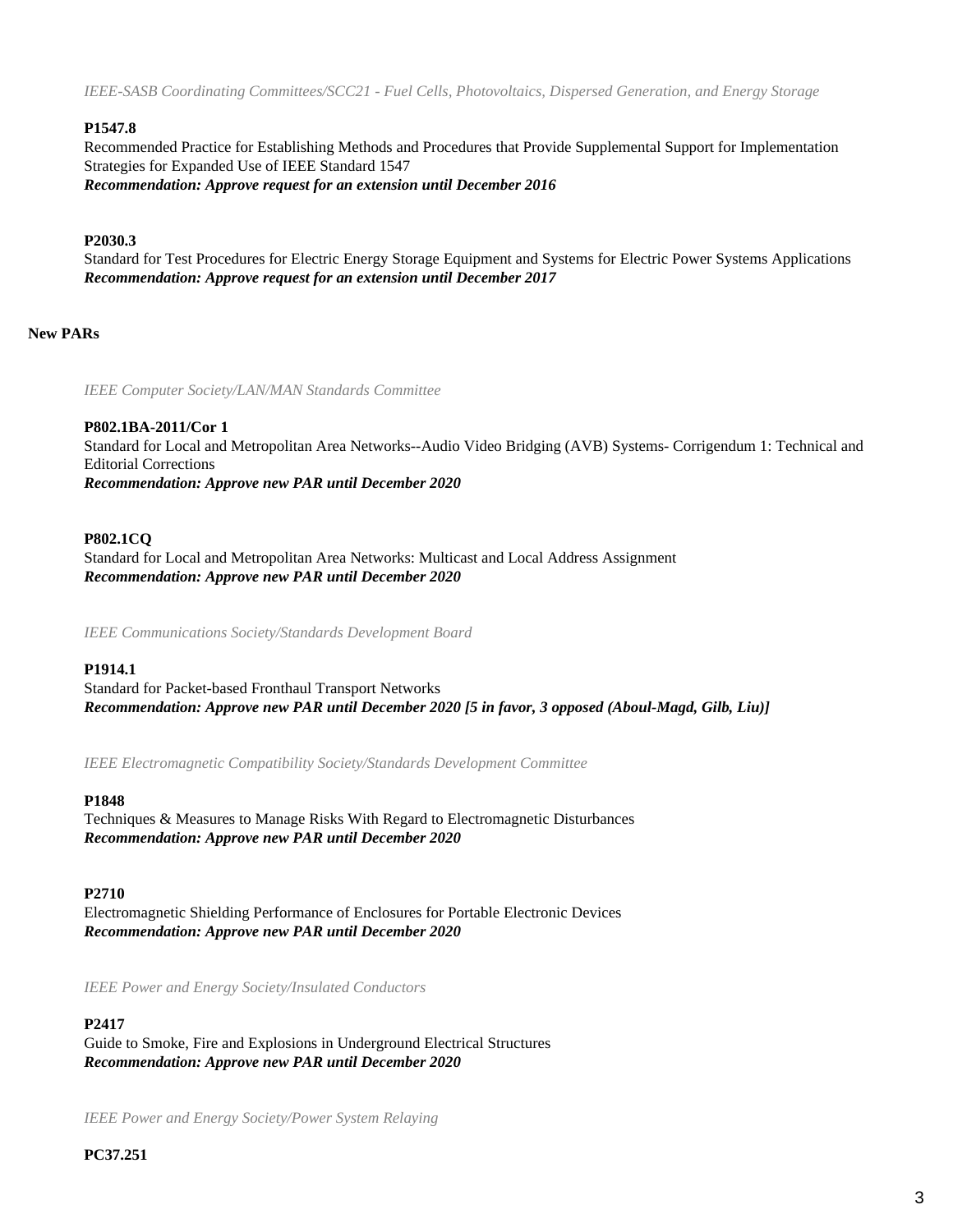# Standard for Common Protection and Control Settings or Configuration Data Format (COMSET) *Recommendation: Approve new PAR until December 2020*

*IEEE Power and Energy Society/Surge Protective Devices/Low Voltage*

#### **PC62.43.0**

Guide for Surge Protectors and Protective Circuits Used in Information and Communications Technology (ICT) Circuits, Including Smart Grid Data Networks - an Overview *Recommendation: Approve new PAR until December 2020*

*IEEE Power and Energy Society/Transformers*

#### **PC57.12.38-2014/Cor 1**

Standard for Pad-Mounted-Type, Self-Cooled, Single-Phase Distribution Transformers 250 kVA and Smaller: High Voltage, 34 500 GrdY/19 920 V and Below; Low Voltage, 480/240 V and Below - Corrigendum 1: Correct an omission in the label of Figure 1.

*Recommendation: Approve new PAR until December 2020*

#### **PC57.19.02**

Standard for the Design and Performance Requirements of Bushings Applied to Liquid Immersed Distribution Transformers *Recommendation: Approve new PAR until December 2020*

#### **PARs for the Revision of Standards**

*IEEE Computer Society/Design Automation*

#### **P1800**

Standard for SystemVerilog--Unified Hardware Design, Specification, and Verification Language *Recommendation: Approve PAR for the revision of a standard until December 2020*

*IEEE Computer Society/Software & Systems Engineering Standards Committee*

#### **P20000-1**

20000-1, Information Technology -- Service Management -- Part 1: Service Management System Requirements *Recommendation: Approve PAR for the revision of a standard until December 2020*

*IEEE Computer Society/Simulation Interoperability Stds Organization/Stds Activity Committee*

#### **P1516**

Standard for Modeling and Simulation (M&S) High Level Architecture (HLA)-- Framework and Rules *Recommendation: Approve PAR for the revision of a standard until December 2020*

#### **P1516.1**

Standard for Modeling and Simulation (M&S) High Level Architecture (HLA)-- Federate Interface Specification *Recommendation: Approve PAR for the revision of a standard until December 2020*

#### **P1516.2**

Standard for Modeling and Simulation (M&S) High Level Architecture (HLA)-- Object Model Template (OMT) Specification *Recommendation: Approve PAR for the revision of a standard until December 2020*